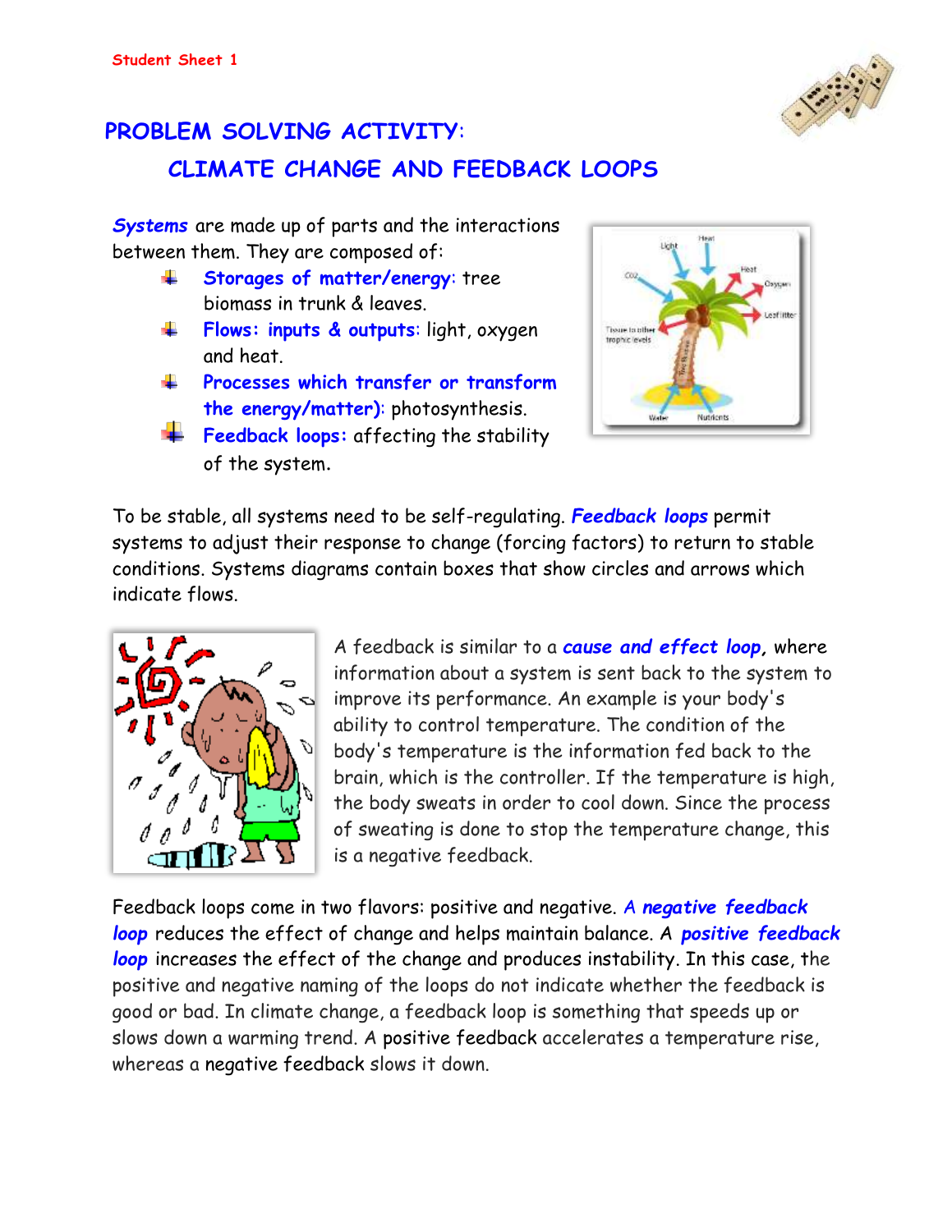#### **Student Sheet 2**



Scientists have identified several positive feedbacks loops in the climate system. *Ocean warming* provides a good example of a potential positive feedback mechanism. The oceans are an important sink for  $CO<sub>2</sub>$ through absorption of the gas into the water surface. As CO<sub>2</sub> increases, it increases the warming potential of the atmosphere. If air temperatures warm, it

should warm the oceans. The ability of the ocean to remove  $CO<sub>2</sub>$  from the atmosphere decreases with increasing temperature. Because of this, increasing CO<sup>2</sup> in the atmosphere could have effects that actually intensify the increase in  $CO<sub>2</sub>$  in the atmosphere.

A good example of a negative feedback mechanism will be if the increase in temperature increases the amount of *cloud cover*. The increased cloud thickness or amount could reduce incoming solar radiation and limit warming. At the same time, it is not clear, that if additional cloud cover happens, at what latitudes and at what times it might occur. Also, it is not clear what types of clouds might be created. Thick low clouds would have a stronger ability to block sunlight than extensive high (cirrus) type clouds.



Various other feedbacks – related to emissions from soils and permafrost, for example, and changes to ocean evaporation – are known or thought to exist. Feedback loops such as these are very complex in themselves and even more complex when considered as part of an integrated global climate system. Some are already at work, while others have yet to kick in. Others still – both positive and negative – may yet be discovered.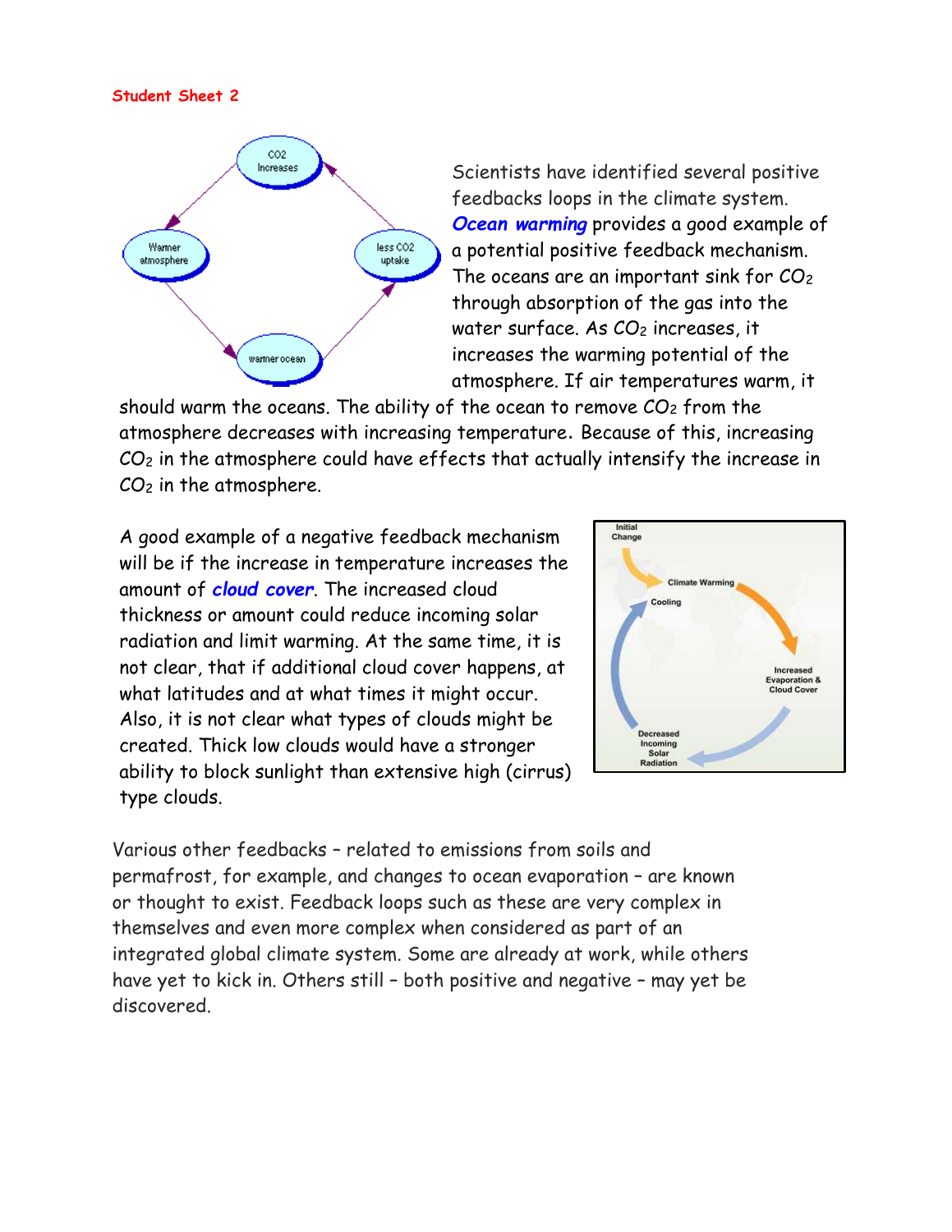# THE SCENARIO



At an international conference on climate change, new information was presented by a team of scientists from Great Britain. Many of the people attending the conference are unclear about their findings and need more and better information. Your team of climate specialists has been asked to analyze their data and report back with your findings to the group at a later date. Their theory was presented in the form of a feedback loop with which you have extensive experience.

"If the temperature of the Earth rises significantly as a result of an enhanced greenhouse effect (global warming) the speed of global winds will increase. Increased wind speed will cause a greater disturbance of ocean water, which then will cause larger clouds to form. The clouds might either increase or decrease the Earth's average global temperature."

#### TASK:

- 1. Imagine that you are a scientist at the conference and have been given a copy of a diagram illustrating the feedback mechanism described by the British scientists.
- 2. Your job is to interpret the diagram, analyze how this particular feedback mechanism might influence global warming and report back to the conference members.
- 3. Answer the questions below and use them as a guide to planning your presentation.
- 4. Create a visual representation of your report to help clarify the problem for your audience.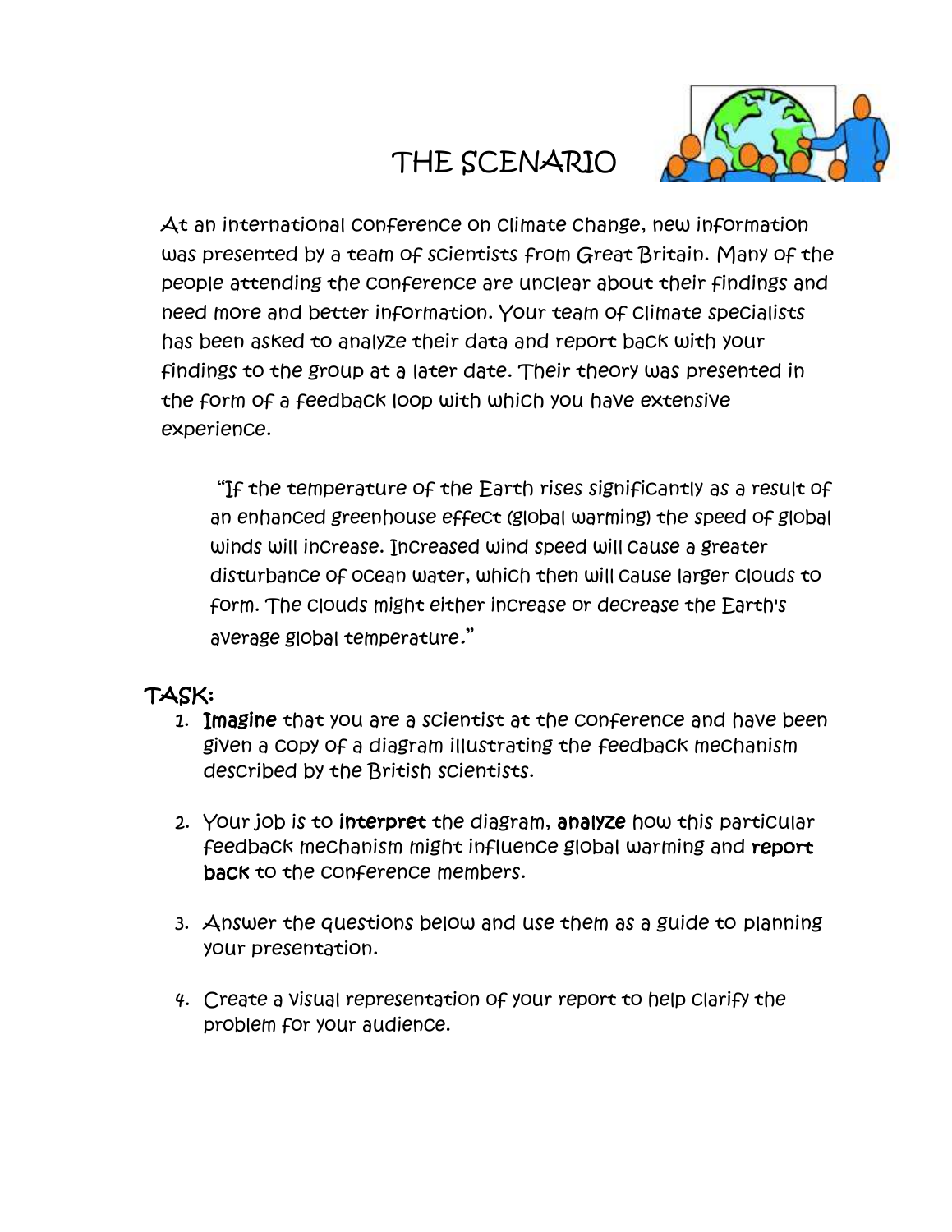### Guide Questions for Relating Cause and Effect

- 1. According to the diagram, what changes will occur in the atmosphere as a result of global warming?
- 2. What do you think will cause these changes to occur?
- 3. How will the changes in the atmosphere affect the ocean? Explain.
- 4. How will the changes in the ocean affect cloud formation?
- 5. Based on your knowledge of weather and climate, how might larger clouds make the Earth warmer? How might larger clouds make the Earth cooler?
- 6. Do you think that this feedback mechanism will increase (a positive feedback) or decrease (a negative feedback) the effects of global warming? Why?